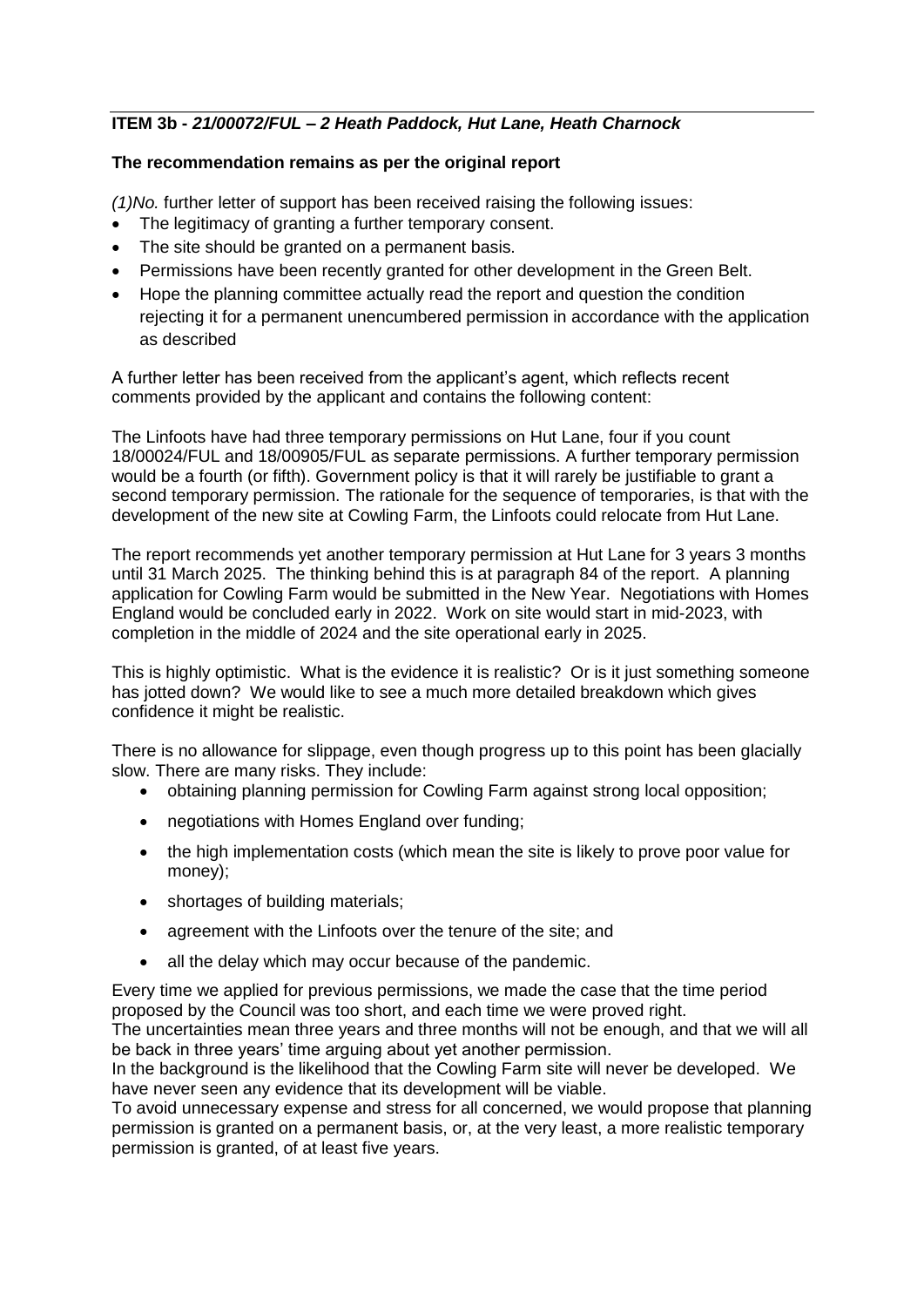#### *Officer comment:*

*The Local Planning Authority relies on the evidence of Chorley Council's Director of Commercial Services, responsible for Development and Business, who has confirmed the Council's commitment to delivering the Cowling Farm site and has submitted a timeline for the delivery of the site and intention that an alternative Gypsy and Traveller site at Cowling Farm will be available for occupation in three years time.*

## **No. Condition** 1. The development hereby permitted shall be carried out in accordance with the following approved plans: **Title Drawing Reference Received date** Location plan N/A 15 March 2021 Proposed site plan N/A 15 March 2021 Utility block plan N/A 15 March 2021 *Reason: For the avoidance of doubt and in the interests of proper planning.* 2. The permission shall expire on the 31 March 2025, following which the use shall cease and the land restored in accordance with the requirements specified in condition 4 of this permission. *Reason: To reserve to the Local Planning Authority control over the long-term use of the land, as the use is inappropriate development in the Green Belt and not acceptable on a permanent basis.* 3. Within 3 months of the expiry of this permission or the land becoming vacant prior to the expiry of planning permission the following works shall be carried out: a) Excavate the hardstanding laid on the site and remove all the hardcore material laid to form the hardstanding from the land. b) Demolish the utility block and its concrete base and remove the materials resulting from the demolition from the land. c) Excavate the septic tank and remove the tank from the land. d) Demolish the electricity supply housing box and remove the materials resulting from the demolition from the land. e) Demolish the entrance pillars and gates from the vehicular access in the north west corner of the application site and remove the materials resulting from the demolition from the land. *Reason: To give the Local Authority control over the long term use of the land as the operations are inappropriate development in the Green Belt and not acceptable on a permanent basis.* 4. The occupation of the site hereby permitted shall be carried on only by the following and their resident dependants: Mr Michael Linfoot and wife Mrs Patty Linfoot and dependent children. Mr Walter Bird and Mrs Sylvia Bird and grandson Clonus John Boswell. (Born 1994). Mr John Bird and Mrs Jacqueline Bird and dependent children. *Reason: Weight has been given to the personal circumstances of the applicant as a very special circumstance in granting permission for inappropriate development in the Green Belt.* 5. No more than 7 caravans, as defined in the Caravan Sites and Control of Development Act 1960 and the Caravan Sites Act 1968 (of which no more than 2

### **The following conditions have been amended** *(include reason):*